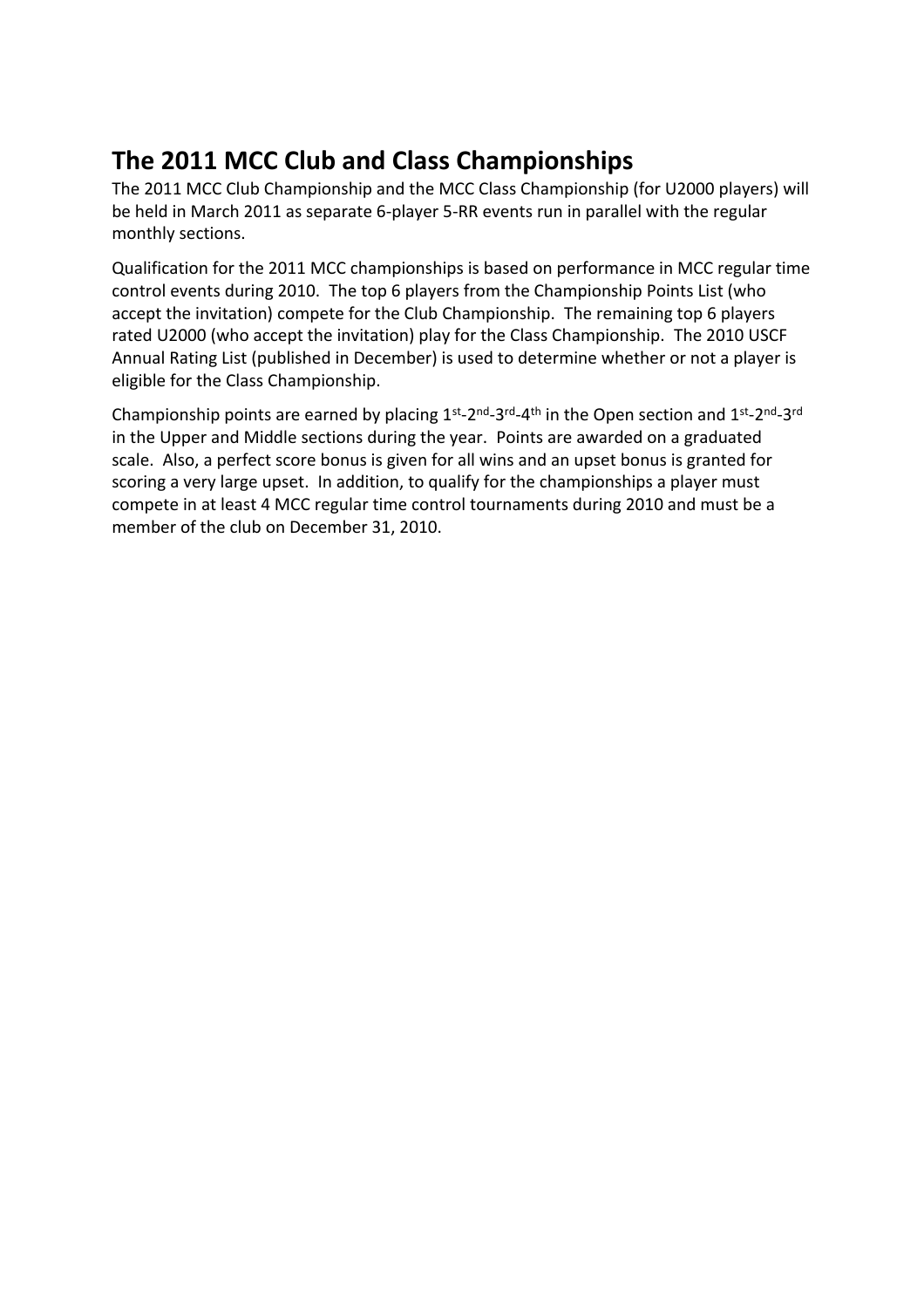| Player's<br><b>Name</b> | Rating Jan Feb |    |    |    |                |    |       |                | Mar  Apr  May∣Jun  Jul  Aug  Sep_ |    |                | <b>Oct Nov Dec</b> |    | Point Tmt |                |                         | Total Req Club Class    |
|-------------------------|----------------|----|----|----|----------------|----|-------|----------------|-----------------------------------|----|----------------|--------------------|----|-----------|----------------|-------------------------|-------------------------|
| I. Foygel               | 2501           |    |    | 40 | 52             |    |       | 5 64           | 60                                |    | 52             | 80                 | 52 | 405       | <b>Met</b>     | 1                       |                         |
| D. Shmelov              | 2511           | 80 | 60 | 40 | 52             |    | 5     |                |                                   |    |                |                    | 52 | 289       | <b>Met</b>     | $\overline{\mathbf{2}}$ |                         |
| L. Times                | 2295           |    | 6  | 40 | 14             | 52 |       |                | 60                                | 64 |                |                    |    | 236       | <b>Met</b>     | 3                       |                         |
| J. Curdo                | 2280           | 27 |    |    | 14             |    | 40 14 |                | $\overline{7}$                    | 14 | 8              | 17                 | 20 | 161       | <b>Met</b>     | 4                       |                         |
| Ε.                      |                |    |    |    |                |    |       |                |                                   |    |                |                    |    |           |                |                         |                         |
| <b>Thompson</b>         | 1855           | 40 |    | 33 | $6\phantom{1}$ | 10 |       |                |                                   |    |                | 40                 |    | 129       | <b>Met</b>     | 5                       | 1                       |
| A. Bisguier             | 2217           | 27 |    |    |                |    |       | 14             |                                   |    | 52             | 17                 |    | 110       | <b>Met</b>     | 6                       |                         |
| M. Fins                 | 1850           |    |    | 30 | $6\phantom{1}$ |    | 33    |                |                                   | 16 |                |                    | 11 | 96        | <b>Met</b>     | $\overline{7}$          | $\mathbf{2}$            |
| J. Rizzitano            | 2361           |    |    |    |                |    | 80    |                |                                   |    |                |                    |    | 80        | $-\mathsf{X}$  | 8                       |                         |
| C. Riordan              | 2427           |    |    | 80 |                |    |       |                |                                   |    |                |                    |    | 80        | -X             | $\overline{9}$          |                         |
| N. Cousin               | 1955           |    |    | 8  |                |    | 8     | 26             | 33                                |    | 4              |                    |    | 79        | <b>Met</b>     | 10                      | $\mathbf 3$             |
| L. Pratt                | 1923           |    |    |    |                | 40 |       |                | 7                                 | 32 |                |                    |    | 79        | <b>Met</b>     | 11                      | $\overline{\mathbf{4}}$ |
| E. Astrachan            | 2035           |    |    |    | 26             | 4  | 33    | 14             |                                   |    |                |                    |    | 77        | <b>Met</b>     | 12                      |                         |
| R. Harvey               | 1894           |    | 8  | 33 |                |    |       |                | 33                                |    |                |                    |    | 74        | <b>Met</b>     | 13                      | ${\bf 5}$               |
| C. Fauman               | 1888           |    |    | 23 |                |    | 15    |                |                                   |    |                |                    | 32 | 70        | <b>Met</b>     | 14                      | $\bf 6$                 |
| Ε.<br><b>Strassman</b>  | 2015           |    |    | 55 |                |    |       | 14             |                                   |    |                |                    |    | 69        | <b>Met</b>     | 15                      |                         |
| J.                      |                |    |    |    |                |    |       |                |                                   |    |                |                    |    |           |                |                         |                         |
| Chamberlain             | 2106           |    |    |    |                |    |       |                | 7                                 |    | 8              | 50                 |    | 65        | <b>Met</b>     | 16                      |                         |
| M. Kaprielien           | 1761           |    |    |    | 26             |    |       | 12             |                                   |    |                | 25                 |    | 63        | <b>Met</b>     | 17                      | $\overline{7}$          |
| D. Vigorito             | 2510           |    |    |    |                |    |       |                | 60                                |    |                |                    |    | 60        | -X             | 18                      |                         |
| D. Slater               | 2153           | 27 | 24 | 8  |                |    |       |                |                                   |    |                |                    |    | 59        | <b>Met</b>     | 19                      |                         |
| I. Krasik               | 2221           |    |    |    | 14             |    | 40    |                |                                   |    |                |                    |    | 54        | <b>Met</b>     | 20                      |                         |
| О.<br>Poliannikov       | 1814           | 11 |    | 20 |                |    |       |                |                                   |    | 4              | 8                  | 11 | 54        | <b>Met</b>     | 21                      | ${\bf 8}$               |
| P. Pena                 | 2099           |    |    |    |                | 52 |       |                |                                   |    |                |                    |    | 52        | -X             | 22                      |                         |
| T. Chase                | 2033           |    | 24 | 8  |                | 4  |       |                |                                   | 14 |                |                    |    | 50        | Met            | 23                      |                         |
| M. Phelps               | 1789           | 15 | 30 |    |                |    |       |                |                                   |    |                |                    |    | 45        | Met            | 24                      | 9                       |
| <b>B.</b> Goldberg      | 2175           |    |    |    |                |    |       |                |                                   |    | 8              | 17                 | 20 | 45        | -X             | 25                      |                         |
| S. Arun                 | 1911           |    |    | 15 |                | 20 |       |                |                                   |    | 8 <sup>1</sup> |                    |    | 43        | Met            | 26                      | 10                      |
| N.<br>Konovalchuk       | 1930           |    |    |    |                |    |       |                |                                   |    | 32             | 8                  |    | 40        | 3 <sup>2</sup> | 27                      | 11                      |
| A. Paphitis             | 1884           |    |    |    |                |    |       |                |                                   | 16 | 20             |                    |    | 36        | Met            | 28                      | 12                      |
| W. Huang                | 2093           |    | 6  | 20 |                |    |       |                |                                   |    | 8 <sup>1</sup> |                    |    | 34        | Met            | 29                      |                         |
| A. Fauman               | 1604           |    |    |    |                |    |       | 3 <sup>2</sup> |                                   | 16 | 13             |                    |    | 32        | Met            | 30                      | 13                      |
| <b>B.</b> Wang          | 1563           |    |    |    |                |    |       | 20             | 10                                |    |                |                    |    | 30        | 3 <sup>2</sup> | 31                      | 14                      |
| W. Xu                   | 1894           | 11 |    |    |                | 19 |       |                |                                   |    |                |                    |    | 30        | Met            | 32                      | 15                      |
| S. Wollkind             | 1678           | 20 |    | 10 |                |    |       |                |                                   |    |                |                    |    | 30        | Met            | 33                      | 16                      |

## **Championship Qualification Points List for 2010 - Final Standings**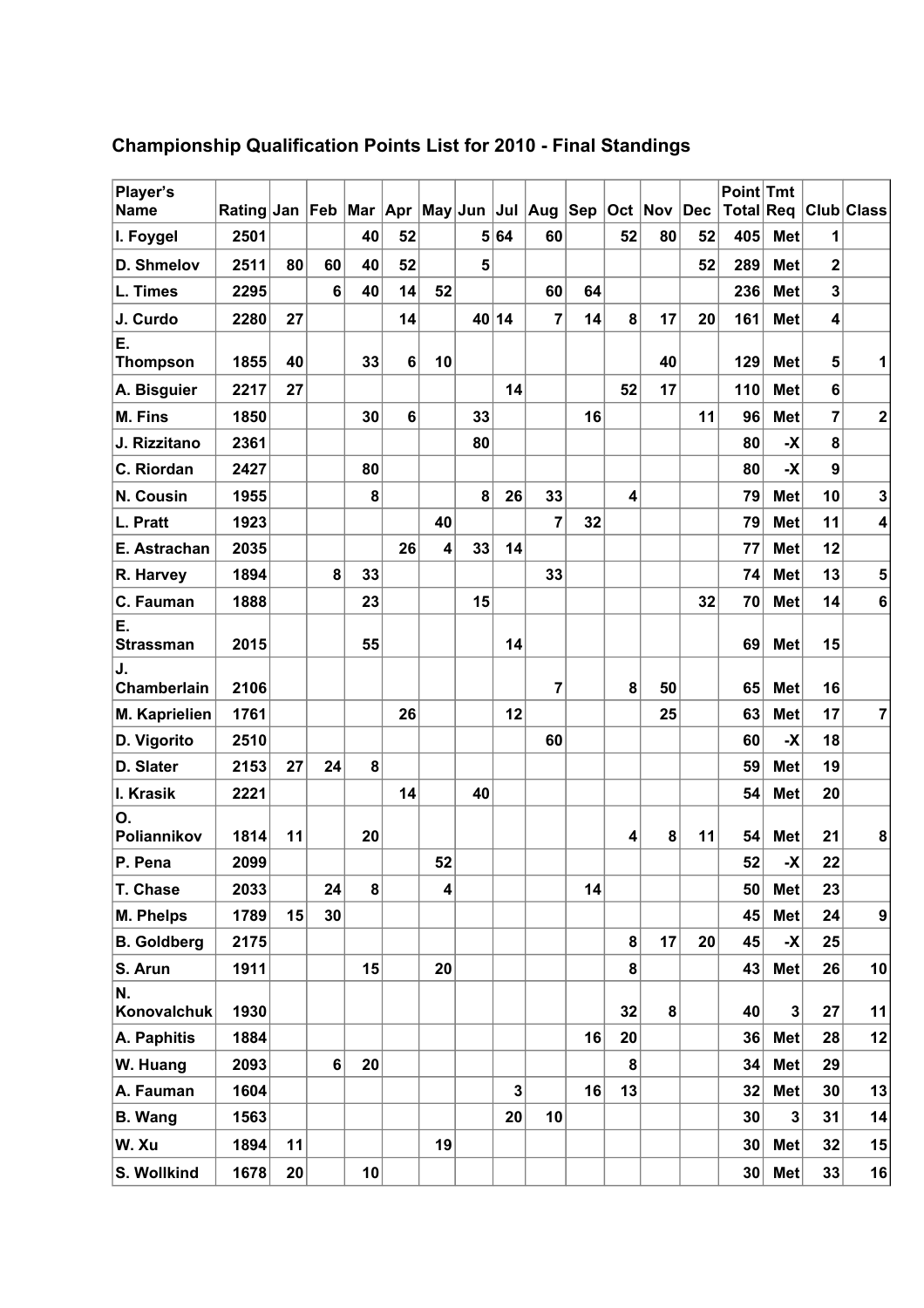| <b>D. Harris</b>      | 2076 |           |                         |   |                |                         |                 | 14           |                | 14                      |                         |                         |              | 28                      | <b>Met</b>              | 34 |    |
|-----------------------|------|-----------|-------------------------|---|----------------|-------------------------|-----------------|--------------|----------------|-------------------------|-------------------------|-------------------------|--------------|-------------------------|-------------------------|----|----|
| L. Kleine             | 1694 | 8         |                         |   | 20             |                         |                 |              |                |                         |                         |                         |              | 28                      | $\overline{\mathbf{3}}$ | 35 | 17 |
| T. Nilsson            | 1624 |           |                         |   |                |                         |                 | $\mathbf{3}$ | 20             | $\overline{\mathbf{4}}$ |                         |                         |              | 27                      | <b>Met</b>              | 36 | 18 |
| R. Holmgren           | 1820 |           |                         |   |                |                         |                 | 26           |                |                         |                         |                         |              | 26                      | <b>Met</b>              | 37 | 19 |
| A. Moyer              | 1528 |           | 15                      |   | 10             |                         |                 |              |                |                         |                         |                         |              | 25                      | Met                     | 38 | 20 |
| W.                    |      |           |                         |   |                |                         |                 |              |                |                         |                         |                         |              |                         |                         |    |    |
| Champion              | 1600 | $\pmb{8}$ | $\mathbf 2$             |   |                | 6                       |                 |              |                | 4                       |                         |                         | $\mathbf{2}$ | 22                      | Met                     | 39 | 21 |
| D.<br><b>Thompson</b> | 1598 |           | $\mathbf 2$             |   |                |                         | 8               |              | 10             |                         |                         |                         | $\mathbf{2}$ | 22                      | <b>Met</b>              | 40 | 22 |
| R. Taussig            | 1255 |           |                         |   |                |                         |                 |              |                |                         |                         | 20                      |              | 20                      | Met                     | 41 | 23 |
| C. Berg-              |      |           |                         |   |                |                         |                 |              |                |                         |                         |                         |              |                         |                         |    |    |
| Jones                 | 1713 |           |                         |   |                |                         | 20              |              |                |                         |                         |                         |              | 20                      | $\vert X \vert$         | 42 | 24 |
| R. Shankar            | 1442 |           | $\overline{\mathbf{2}}$ |   |                |                         |                 |              |                |                         |                         | $\overline{\mathbf{4}}$ | 13           | 19                      | <b>Met</b>              | 43 | 25 |
| L. Eldridge           | 1770 |           |                         |   |                |                         |                 |              | $\overline{7}$ |                         |                         |                         | 11           | 18                      | Met                     | 44 | 26 |
| N. Bruce              | 1592 |           |                         |   |                | 16                      |                 |              |                |                         |                         |                         |              | 16                      | <b>Met</b>              | 45 | 27 |
| J. Fauman             | 2000 | 15        |                         |   |                |                         |                 |              |                |                         |                         |                         |              | 15                      | <b>Met</b>              | 46 |    |
| J. Hong               | 1444 |           | $\mathbf{2}$            |   |                |                         |                 |              |                |                         |                         | 12                      |              | 14                      | <b>Met</b>              | 47 | 28 |
| M. Kaye               | 1984 |           |                         |   |                |                         |                 | 14           |                |                         |                         |                         |              | 14                      | <b>Met</b>              | 48 | 29 |
| A. Kahn               | 1755 |           |                         |   |                |                         |                 |              |                |                         | 13                      |                         |              | 13                      | $\overline{\mathbf{3}}$ | 49 | 30 |
| J. Nicholas           | 1956 |           |                         | 8 |                |                         | 5               |              |                |                         |                         |                         |              | 13                      | <b>Met</b>              | 50 | 31 |
| D. Blessing           | 1387 |           |                         |   |                |                         |                 |              |                |                         |                         |                         | 13           | 13                      | <b>Met</b>              | 51 | 32 |
| C. Hori               | 1850 |           | 8                       |   |                |                         |                 |              |                |                         | $\overline{\mathbf{4}}$ |                         |              | 12                      | <b>Met</b>              | 52 | 33 |
| L. Steinberg          | 1533 |           |                         |   |                |                         | 12              |              |                |                         |                         |                         |              | 12                      | $\mathsf{X}$            | 53 | 34 |
| W. Michael            | 1774 | 11        |                         |   |                |                         |                 |              |                |                         |                         |                         |              | 11                      | <b>Met</b>              | 54 | 35 |
| C. Neogy              | 1601 |           |                         |   |                |                         |                 | 10           |                |                         |                         |                         |              | 10                      | $-\mathsf{X}$           | 55 | 36 |
| W. Stein              | 1791 |           |                         |   |                |                         | 8               |              |                |                         |                         |                         |              | 8                       | <b>Met</b>              | 56 | 37 |
| <b>T. Rossi</b>       | 1968 |           |                         | 8 |                |                         |                 |              |                |                         |                         |                         |              | 8                       | <b>Met</b>              | 57 | 38 |
| F. Harvey             | 1381 |           |                         | 8 |                |                         |                 |              |                |                         |                         |                         |              | 8                       | Met                     | 58 | 39 |
| D. Hochberg           | 1566 |           |                         | 8 |                |                         |                 |              |                |                         |                         |                         |              | $\bf{8}$                | $\vert X \vert$         | 59 | 40 |
| R. King               | 1925 |           | 8                       |   |                |                         |                 |              |                |                         |                         |                         |              | $\bf{8}$                | $\vert X \vert$         | 60 | 41 |
| S. Crawford           | 1346 |           | $\mathbf 2$             |   |                |                         |                 |              |                |                         | 3                       |                         | $\mathbf 2$  | 7                       | Met                     | 61 | 42 |
| A. Chen               | 1576 |           |                         |   |                | $\bf 6$                 |                 |              |                |                         |                         |                         |              | $\bf 6$                 | Met                     | 62 | 43 |
| K. Ballou             | 1623 |           |                         |   |                | 6                       |                 |              |                |                         |                         |                         |              | 6                       | $\mathbf{X}$            | 63 | 44 |
| T. Simon              | 1487 |           |                         |   | $6\phantom{1}$ |                         |                 |              |                |                         |                         |                         |              | $\bf 6$                 | $\vert X \vert$         | 64 | 45 |
| J. Jaillet            | 1499 |           | $\overline{\mathbf{2}}$ |   |                |                         |                 |              |                |                         | $\overline{\mathbf{3}}$ |                         |              | 5 <sup>5</sup>          | Met                     | 65 | 46 |
| A. Wang               | 2183 |           |                         |   |                |                         | $5\phantom{.0}$ |              |                |                         |                         |                         |              | $5\phantom{a}$          | $\vert X \vert$         | 66 |    |
| V. Amrit              | 1369 |           |                         |   |                |                         |                 |              |                | 4                       |                         |                         |              | $\vert$                 | Met                     | 67 | 47 |
| K.                    |      |           |                         |   |                |                         |                 |              |                |                         |                         |                         |              |                         |                         |    |    |
| <b>McCasland</b>      | 1522 |           |                         |   |                |                         |                 |              |                | 4                       |                         |                         |              | $\vert$                 | Met                     | 68 | 48 |
| J. Hall               | 1958 |           |                         |   |                | $\overline{\mathbf{4}}$ |                 |              |                |                         |                         |                         |              | $\overline{\mathbf{4}}$ | Met                     | 69 | 49 |
| T. Lavoie             | 1389 |           |                         |   |                |                         |                 |              |                |                         |                         | $\overline{\mathbf{4}}$ |              | $\vert$                 | Met                     | 70 | 50 |
| J. Shapiro            | 1330 |           | $\mathbf{2}$            |   |                |                         |                 |              |                |                         |                         |                         |              | 2                       | Met                     | 71 | 51 |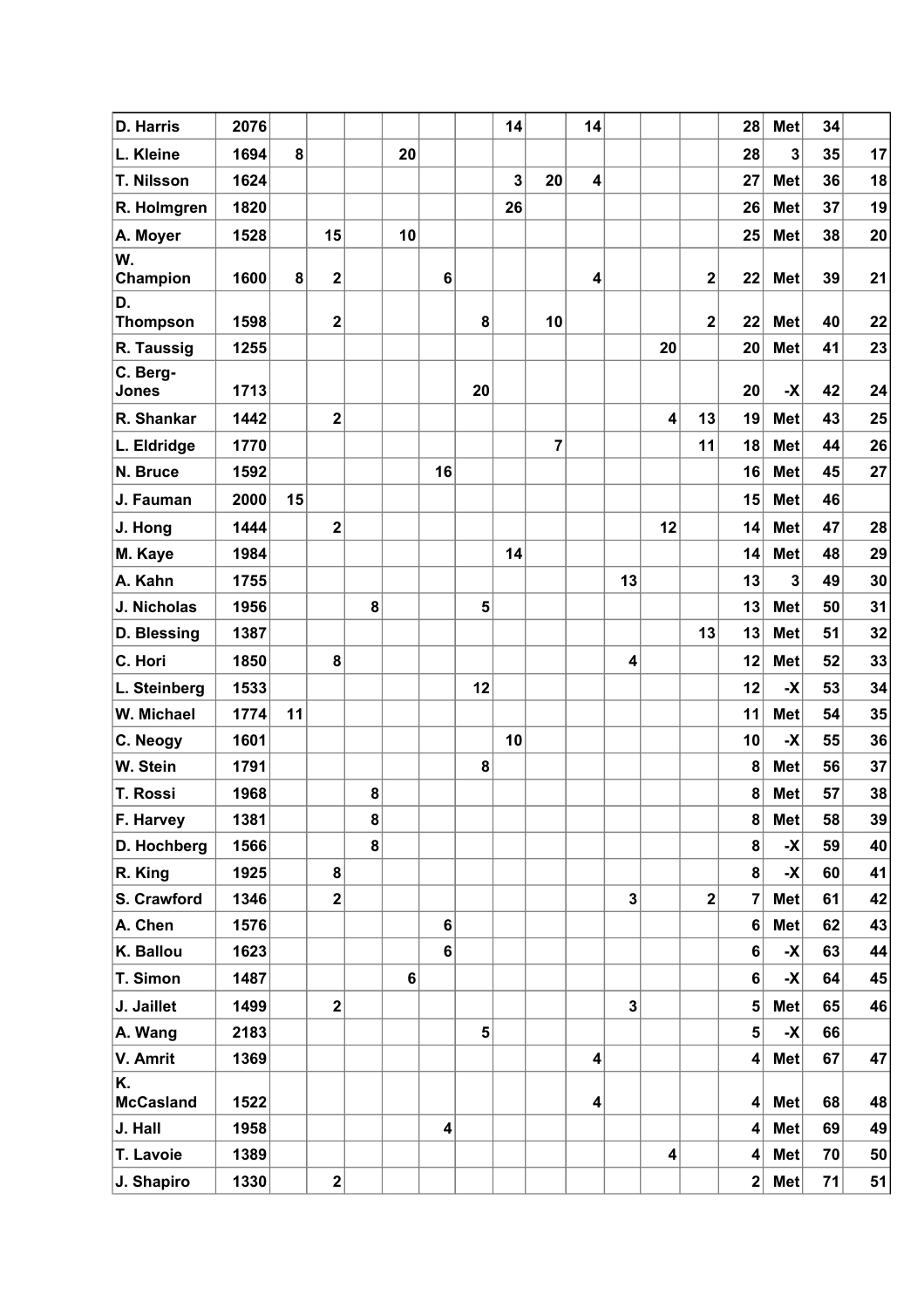| D. Lacroix               | 1462 |  |  |  |  |  |  | <u>_</u>       | v<br>ΞΛ.   | 72              | 52 |
|--------------------------|------|--|--|--|--|--|--|----------------|------------|-----------------|----|
| $ A.$ Jones              | 1528 |  |  |  |  |  |  | 2 <sup>1</sup> | <b>Met</b> | 73 <sub>1</sub> | 53 |
| D. F.<br><b>Callahan</b> | 1416 |  |  |  |  |  |  | 2 <sub>1</sub> | <b>Met</b> | 74              | 54 |

Column Notes**:**

Column Tmt Req states the number of tournaments played as "1", "2", "3", or "Met" (for 4 or more). If the 4-tournament requirement has not been met at year's end, the player is disqualified and "-X" is placed after the tournament count.

Column Ranking by Club/Class gives players' current rankings for the Club Championship and the Class Championship (if eligible). An U2000 player who qualifies for both championships can choose to play in either championship event. If a player qualifies but declines to play, the players ranked below are promoted. A player who accepts an invitation is identified by "-A" after the ranking and a player who declines an invitation is identified by "-D" after the ranking.

Point Allocation Rules:

Points are given for placing 1st-2nd-3rd-4th in the Open section and 1st-2nd-3rd in the Upper and Middle Unnnn sections:

 $\geq$  For 3-round events the usual allocation is:  $48 - 30 - 18 - 12 / 24 - 15 - 9 / 12 - 8 - 4$ >> For 4-round events the usual allocation is: 64 - 40 - 24 - 16 / 32 - 20 - 12 / 16 - 10 - 6 >> For 5-round events the usual allocation is: 80 - 50 - 30 - 20 / 40 - 25 - 15 / 20 - 12 - 8 >> For 6-round events the usual allocation is: 96 - 60 - 36 - 24 / 48 - 30 - 18 / 24 - 15 - 9

However, during the month in which the Championships are held in parallel to the regular sections the allocation is less:

>> For 5-round event in championship month: 50 - 30 - 20 - 10 / 30 - 20 - 10 / 15 - 10 – 5

The allocation may be different to accommodate special circumstances or it may be reduced if one or more rounds is cancelled (e.g.,

bad weather). Championship points are awarded only for events where 3 or more rounds are played.

Points are given for placing 1st-2nd-3rd-4th in the Club Championship and 1st-2nd-3rd in the Class Championship:

>> For MCC Championship events the allocation is: 80 - 50 - 30 - 20 / 40 - 25 - 15

For a placement tie, the available points are divided equally among the players and rounded up to the next whole number. For example, if there is a 3-way tie for 1st in the Open section of a 5-round event, each player receives 54 points based on  $(80 + 50 + 30)$  / 3 = 160 / 3 = 53.33 which is 54 when round up to the next whole number.

In addition, a perfect score bonus (PSB) of 25% of the points earned is awarded to any player who posts a win in each round. Note that forfeit wins and full point byes do not count; a player must play a game in each round and win each game. For example, a player who scores 4-0 in the Upper section of a 4-round event would earn  $1.25 * 32 = 40$  points.

Also, an upset bonus (UWB) of 15 points is awarded for a win against an 1800 or higher rated player where the winner is rated at least 300 points lower (or at least 600 points lower for a draw). Both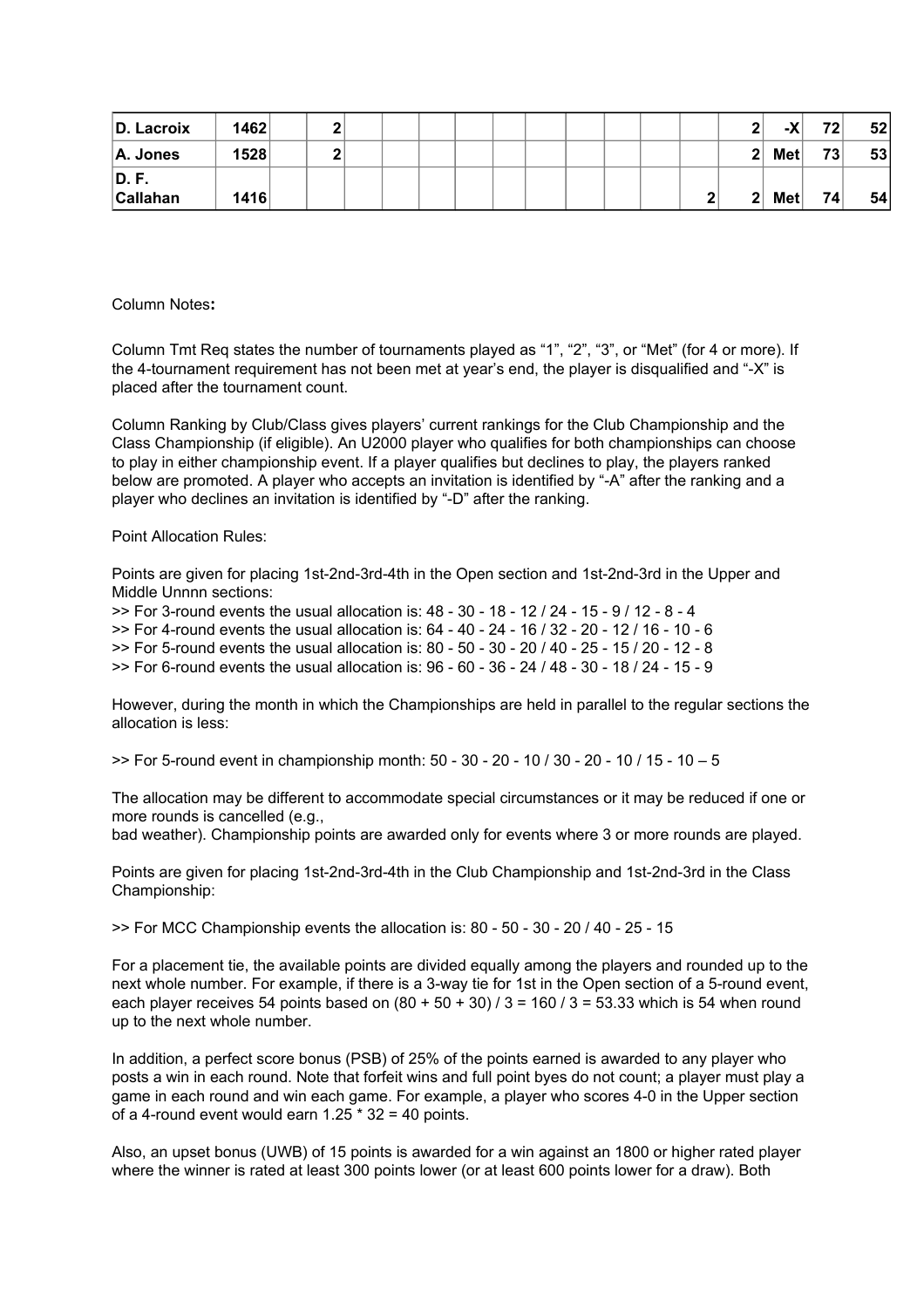players must be fully rated at the start of the event.

Tie Break Rules:

- 1. Most points earned in the Open and Club Championship sections combined.
- 2. Most points earned in the Upper and Class Championship sections combined.
- 3. Most events in which points were awarded.
- 4. Highest rating from the December USCF Annual Rating List; full rating takes precedence over a provisional rating.
- 5. Coin toss.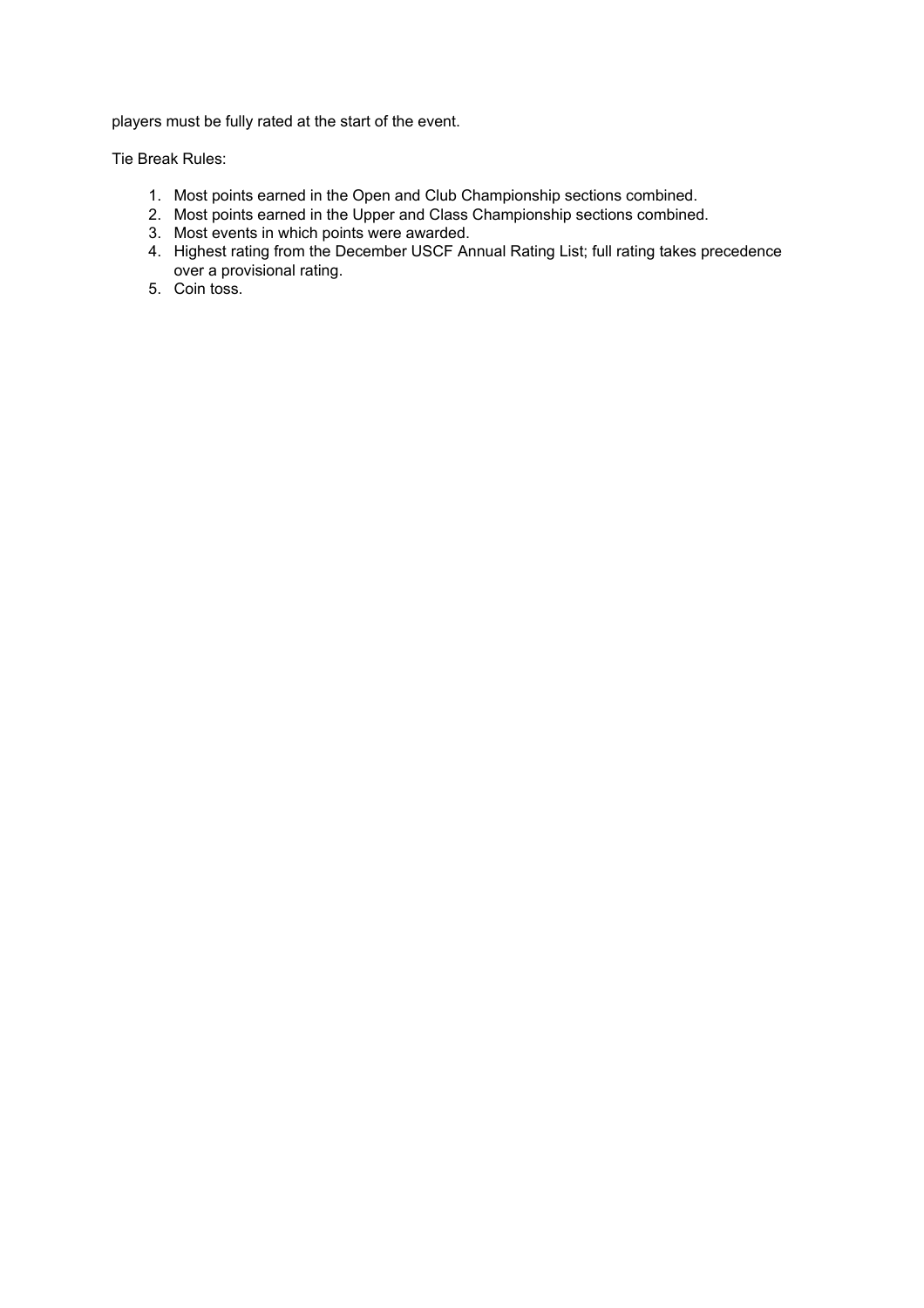|                             | --------                                         |                                                     |                                  |
|-----------------------------|--------------------------------------------------|-----------------------------------------------------|----------------------------------|
| 2010 Events                 | Open Section                                     | <b>Upper Section</b>                                | <b>Middle Section</b>            |
| January 4-SS                | 1. Denys Shmelov (80)                            | 1. Ethan Thompson (40)                              | 1. Steve Wollkind (20)           |
| ChPts: 64-40-24-16 /        | 2-3. Arthur Bisguier (27)                        | 2-3. Winbur Xu (11)                                 | 2-3. Larry Kleine (8)            |
| $32 - 20 - 12$ /            | John Curdo (27)                                  | Oleg Poliannikov (11)                               | Walter Champion (8)              |
| $16 - 10 - 6$               | Derek Slater (27)                                | William Michael (11)                                |                                  |
|                             | Upset: Jacob Fauman (15)                         | Upset: Matt Phelps (15)                             |                                  |
| February 3-SS               | 1. Denys Shmelov (48)                            | 1. Phelps (30)                                      | 1. Moyer (15)                    |
| ChPts: 40-30-18-12 /        | 2-3. Slater (24), T. Chase (24)                  | 2-3. Hori, R. King, R, Harvey 2-10. Champion, Hong, |                                  |
| $24 - 15 - 9/$              | 4-5. Times (6), W. Huang (6)                     | (8)                                                 | A. Jones, D. Thompson,           |
| $12 - 8 - 4$                |                                                  |                                                     | Lacroix, R. Shankar,             |
|                             |                                                  |                                                     | S. Crawford, Jaillet,            |
|                             |                                                  |                                                     | J. Shapiro (2)                   |
| <b>March Club and Class</b> | 1. C. Riordan (80),                              | 1-2. E. Thompson, R.                                |                                  |
| Championships               | 2-3. D. Shmelov, L Times                         | Harvey (33)                                         |                                  |
| $5-RR$                      | (40)                                             | 3-4. N Cousin, T. Rossi                             |                                  |
| ChPts: 80-50-30-20          | 4. W. Huang (20)                                 | (8)                                                 |                                  |
| 40-25-15                    |                                                  |                                                     |                                  |
| March 5-SS                  | 1-2. I. Foygel, E.                               | 1. M. Finns (30)                                    | 1. S. Arun (15)                  |
| ChPts: 50-30-20-10 /        | Strassman (40)                                   | 2. O. Poliannikov (20)                              | 2-3. D. Hochberg,                |
| $30 - 20 - 10/$             | 3-4. D. Slater, T. Chase, J.                     | 3. S. Wollkind (10)                                 | F. Harvey (8)                    |
| $15 - 10 - 5$               | Nicholas,                                        |                                                     |                                  |
|                             | C. Fauman (8)                                    |                                                     |                                  |
|                             | Upset: E. Strassman, C.                          |                                                     |                                  |
|                             | Fauman (15)                                      |                                                     |                                  |
| April 4-SS                  | 1-2. I. Foygel, D. Shmelov                       | 1-2. E. Astrachan, M.                               | 1. L. Kleine (20 PSB)            |
| ChPts: 64-40-24-16 /        | (52)                                             | Kaprielian (26)                                     | 2. A Moyer (10)                  |
| $32 - 20 - 12 /$            | 3-5. I. Krasik, L. Times, J.                     | 3-4. E. Thompson, M.                                | 3. T. Simon (6)                  |
| $16 - 10 - 6$               | Curdo (14)                                       | Fins $(6)$                                          |                                  |
| May 4-SS                    | 1-2. L. Times, P. Pena (52)                      | 1. L. Pratt (40 PSB)                                | 1. N. Bruce (16)                 |
| ChPts: 64-40-24-16 /        | 3. J. Curdo (24)                                 | 2. S. Arun (20)                                     | 2-4. W. Champion, K. Ballou,     |
| $32 - 20 - 12 /$            | 4-7. T. Chase, E. Astrachan, 3. E. Thompson (12) |                                                     | A. Chen (6)                      |
| $16 - 10 - 6$               | J. Hall, W. Xu (4)                               |                                                     |                                  |
| June 5-SS                   | 1. J. Rizzitano(80)                              | 1-2. E. Astrachan, M.                               | 1. C. Berg-Jones(20)             |
| ChPts: 80-50-30-20 /        | 2-3. I. Krasik, J. Curdo (40)                    | Fins(33)                                            | 2. L. Steinberg(12)              |
| $40 - 25 - 15/$             | 4-7. I Foygel, D. Shmelov,                       | (CORRECTION)                                        | 3. D. Thompson(8)                |
| $20 - 12 - 8$               | A. Wang, J. Nicholas(5)                          | 2-4. N. Cousin, W.                                  |                                  |
|                             | Upset: C. Fauman (15)                            | Stein(8)                                            |                                  |
| July 4-SS                   | 1. I. Foygel(64)                                 | 1-2. N. Cousin, R.                                  | 1. B. Wang(20 PSB)               |
| ChPts: 64-40-24-16 /        | 2-7. J. Curdo, A. Bisguier,                      | Holmgren(26)                                        | 2. C. Neogy(10)                  |
| 32-20-12/                   | D. Harris, E. Astrchan,                          | 3. M. Kaprielian(12)                                | 3-4. T. Nilsson, A. Fauman(3)    |
| $16 - 10 - 6$               | E. Strassman, M. Kaye (14)                       |                                                     |                                  |
| August 5-SS                 | 1-3. D. Vigorito, I. Foygel,                     | 1-2. N. Cousin, R.                                  | 1. T. Nilsson (20)               |
| ChPts: 80-50-30-20 /        | L. Times $(54)$                                  | Harvey (33)                                         | 2-3 D. Thompson, B. Wang         |
| $40 - 25 - 15/$             | (CORRECTION)                                     | 3-4. L. Pratt, L. Eldridge(10)                      |                                  |
| $20 - 12 - 8$               | 4-6. J. Curdo, J.                                | (7)                                                 |                                  |
|                             | Chamberlain, J. Nicholas (7)                     |                                                     |                                  |
| September 4-SS              | 1. L. Times (64)                                 | 1. L. Pratt (32)                                    | 1. A. Fauman (16)                |
| ChPts: 64-40-24-16 /        | 2-4. J. Curdo, D. Harris, T.                     | 2-3. A. Paphitis, M.                                | 2-5. W. Cahmpion, T. Nilsson,    |
| $32 - 20 - 12 /$            | Chase (14)                                       | Fins (16)                                           | K. McCasland, V.Amrit (4)        |
|                             |                                                  |                                                     |                                  |
| $16 - 10 - 6$               |                                                  |                                                     |                                  |
| October 4-SS                | 1-2. I. Foygel, A. Bisguier                      | 1. N. Konovalchuk (32)                              | 1-2. A. Fauman, A. Kahn (13)     |
| ChPts: 64-40-24-16 /        | (52)                                             | $2. A.$ Paphitis $(20)$                             | 2-4. J. Jaillet, S. Crawford (3) |
| $32 - 20 - 12$ /            | 3-7. J. Curdo, B. Goldberg,                      | 3-5. N. Cousin, C. Hori,                            |                                  |
| $16 - 10 - 6$               | J. Chamberlain,                                  | O. Poliannikov (4)                                  |                                  |
|                             | W. Huang, S. Arun (8)                            |                                                     |                                  |

## Championship Points Earned for 2011 by Tournament in 2010